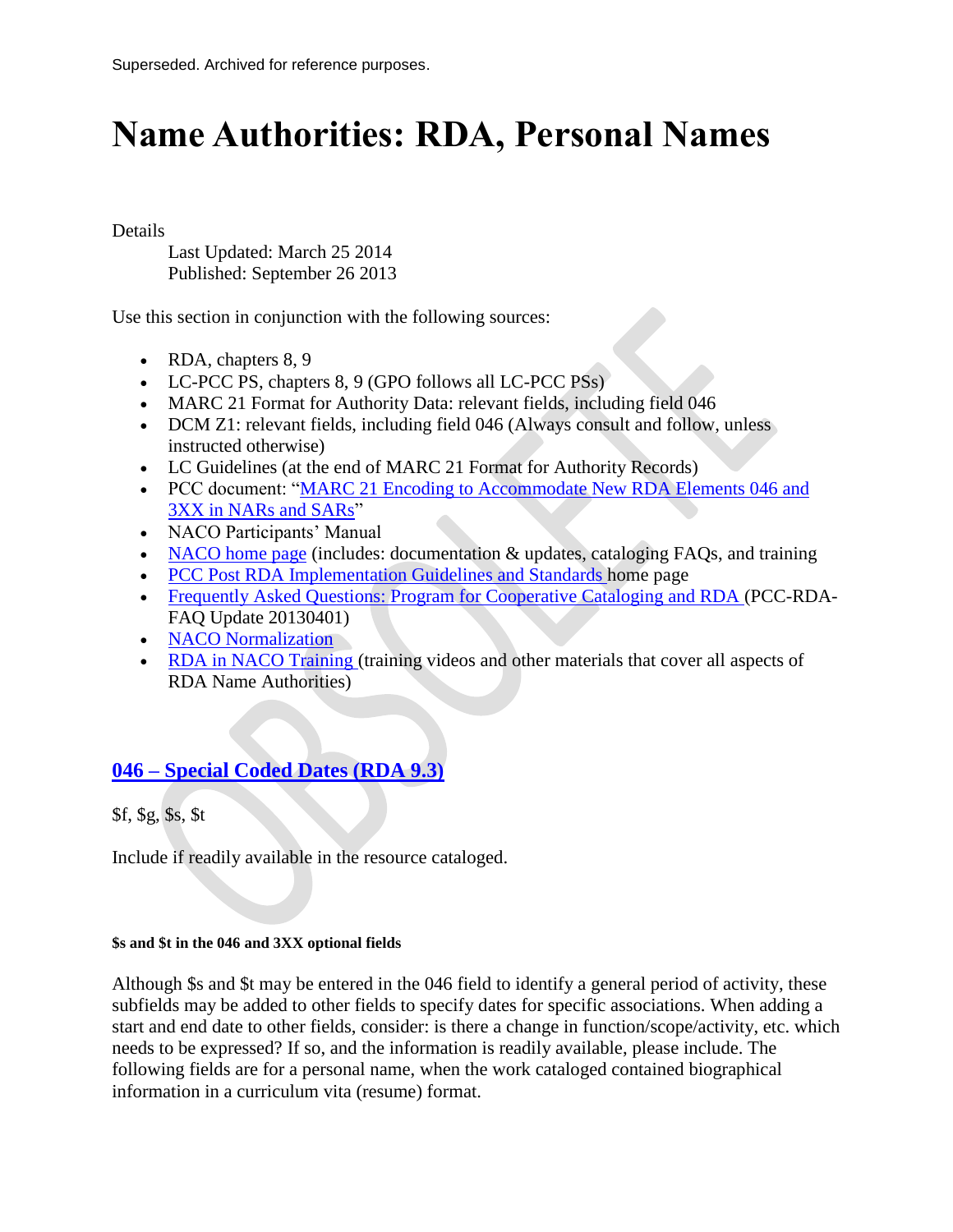Superseded. Archived for reference purposes.

- 373 Peace Corps (U.S.) \$2 naf \$s 1983 \$t 1985
- 373 Hastings College of the Law \$2 naf \$t 1989
- 373 United States. Department of State \$2 naf \$s 1991 \$t 20120912
- 373 National War College (U.S.) \$2 naf \$t 2010
- 374 Diplomats \$s 1991 \$2 lcsh \$t 20120912
- 374 Ambassadors \$2 lcsh \$s 20120522 \$t 20120912

# **100 – Authorized Access Point**

Order of subfields: Consult and follow:

- RDA 9.19.1.1: "Make additions to the name as instructed at  $9.19.1.2 9.19.1.7$ , in that order, as applicable."
- RDA chapter 9 examples, RDA and LC-PCC PS 9.19, RDA 9.2.2.9.5,
- DCM Z1: Field 100
- Question 22 (What is the correct order of subfields in the MARC 21 Authority 100 field) of ["FAQ on creating Personal Name Authority Records \(NARs\) for NACO ,](http://www.loc.gov/aba/pcc/naco/personnamefaq.html)" on the NACO Web site.
- MARC 21 Format for Authority Data: Field 100, examples

#### **\$q – Fuller Form of Name**

Follow RDA 9.19.1.4, and especially, LC-PCC PS 9.19.1.4. Follow the practice for existing authority records: "Unless otherwise changing an existing heading (e.g., conflict), do not change an existing AACR2 or RDA heading merely to add or remove a fuller form of name."

#### **\$d – Birth and/or Death Date**

Follow LC-PCC PS 9.19.1.3. Only add dates if readily found in either the resource cataloged, or, in additional sources. Additional sources are consulted in cases of conflict or when the name is used as a subject. Follow the guidance in: [Name Authorities, General Procedures.](http://www.fdlp.gov/2013-09-18-15-18-03/link-item/1797-name-authorities-general-procedures)

## **368 - Other Attributes of Person or Corporate Body**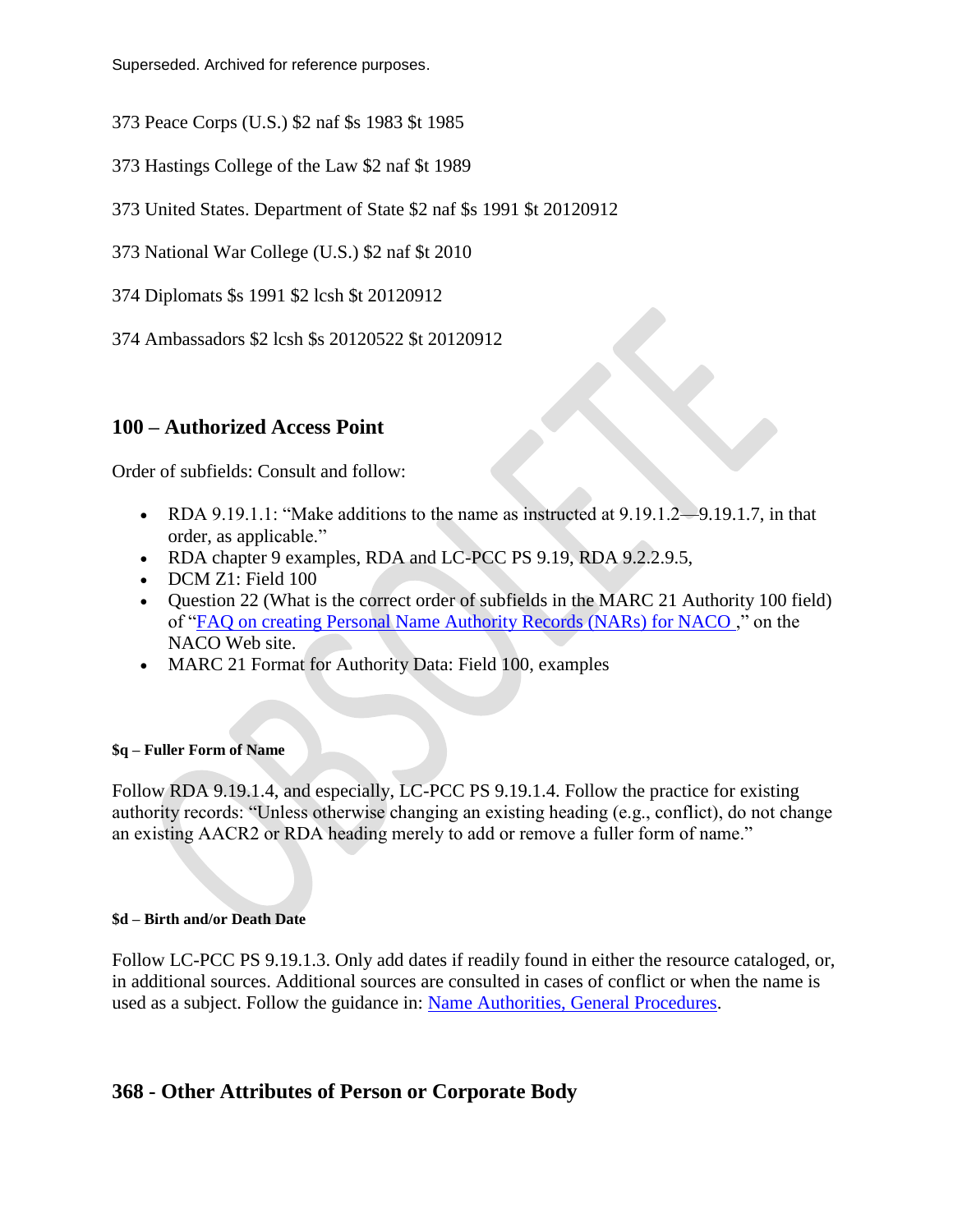Superseded. Archived for reference purposes.

Do not include or revise.

# **372 – Field of Activity (RDA 9.15)**

Include if readily available and helpful. Do not include when it involves too much deliberation.

Follow the general guidance in the section: [Name Authorities, RDA, General Policies.](http://www.fdlp.gov/2013-09-18-15-18-03/link-item/1759-name-authorities-rda-general-policies) For persons, record a field of endeavor, area of expertise, etc., in which the person is or was engaged. Use discipline words instead of full sentences. Single, general terms are sufficient.

In general, when adding a geographic scope as part of the field of activity, the geographic scope should reflect the entire potential coverage of the activity, rather than simply the location of the person.

## **373 – Associated Group (RDA 9.13)**

 $a = Affiliation$ 

Prefer this field for groups having an uncertain or ambiguous relationship. Use the 510 field for related bodies that can be described using one of the relationship designators found in RDA Appendixes K.2.3.

## **374 – Occupation (RDA 9.16)**

Include if readily available and helpful. Do not include when it involves too much deliberation. Consult and follow DCM Z1: Field 374. Prefer terms from a controlled vocabulary, such as LCSH. When using multiple terms from the same vocabulary, repeat \$a rather than the field.

Example:374 Lawyers \$a Judges \$2 lcsh

374 Diplomats \$2 lcsh \$s 1991 \$t 20120912

As of September 2013, it appears that the term(s) input in 374\$a need justification. Therefore, provide the source in 374\$v, or provide the source and brief information found in the 670 field.

#### **375 – Gender (RDA 9.7)**

Always include when known.